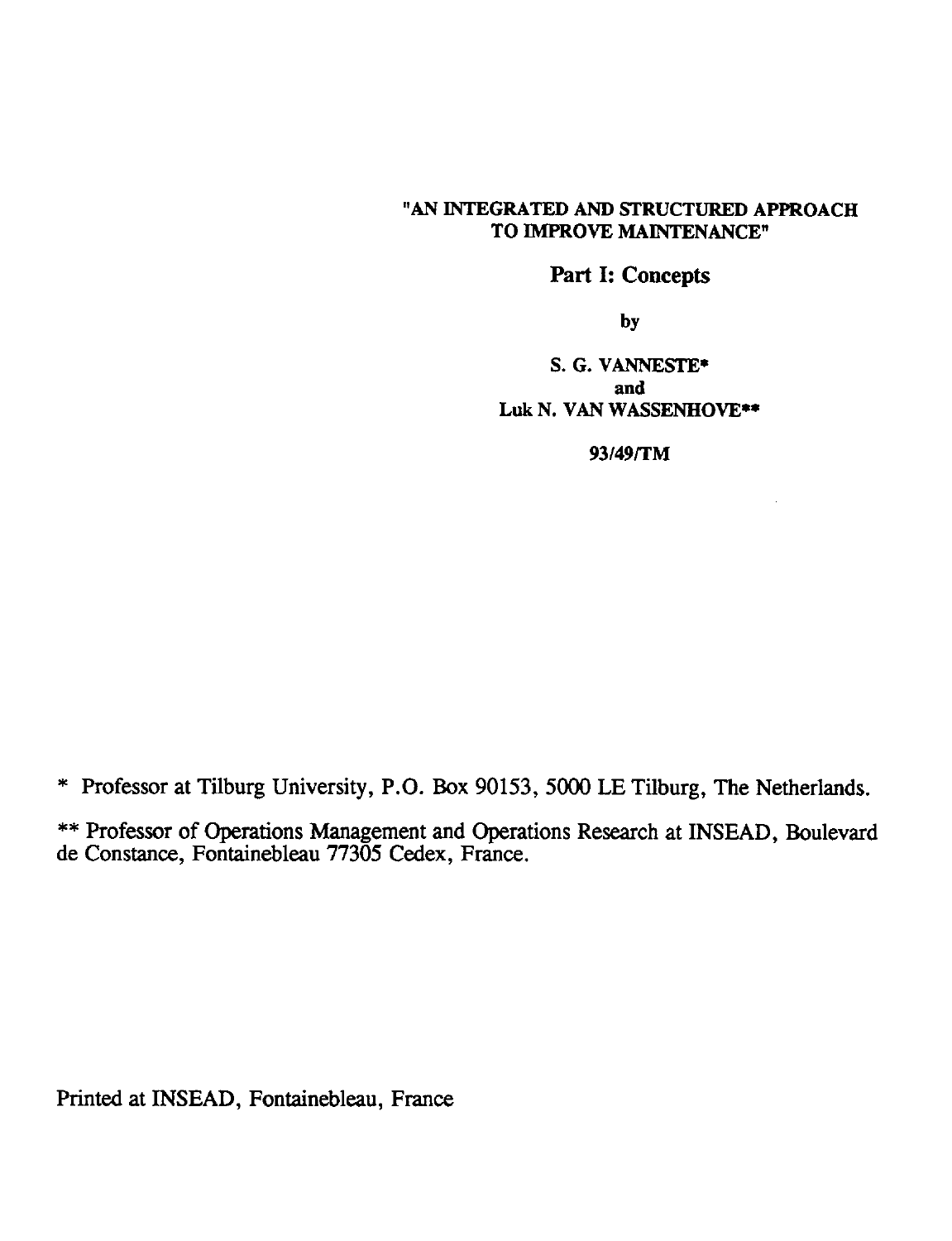# **An integrated and structured approach to improve maintenance. Part I: Concepts**

S.G. Vanneste' *Tilburg University P.O. Box 90153, 5000 LE Tilburg, The Netherlands*

L.N. Van Wassenhove *INSEAD Bd. de Constance, 77305 Fontainebleau, France*

Following a brief review of recent developments in maintenance theory and practice, and in information technology and decision support models, we present an integrated approach that combines elements from these domains into a powerful tool for dealing with maintenance problems. We show how this framework can be used to set up a continuous improvement program for maintenance management. A companion paper (Part II) applies the concepts to an industrial case.

## **1 INTRODUCTION**

In the past few years reliability and quality have become important topics in industry. As a consequence, maintenance management has become a more prominent management issue. Along with this process, theoretical developments in the field of maintenance management took place and advances were made in the mathematical modelling of maintenance and replacement problems. In addition, the progress in information technology has created new opportunities for data gathering and processing.

While each development on its own is of limited importance for solving real maintenance problems, together they can contribute much to the development of a powerful, integrated tool for maintenance management. It is therefore important to

<sup>&</sup>lt;sup>1</sup> Present address: Shell Research Amsterdam, P.O. Box 3003, 1003 AA Amsterdam, The **Netherlands**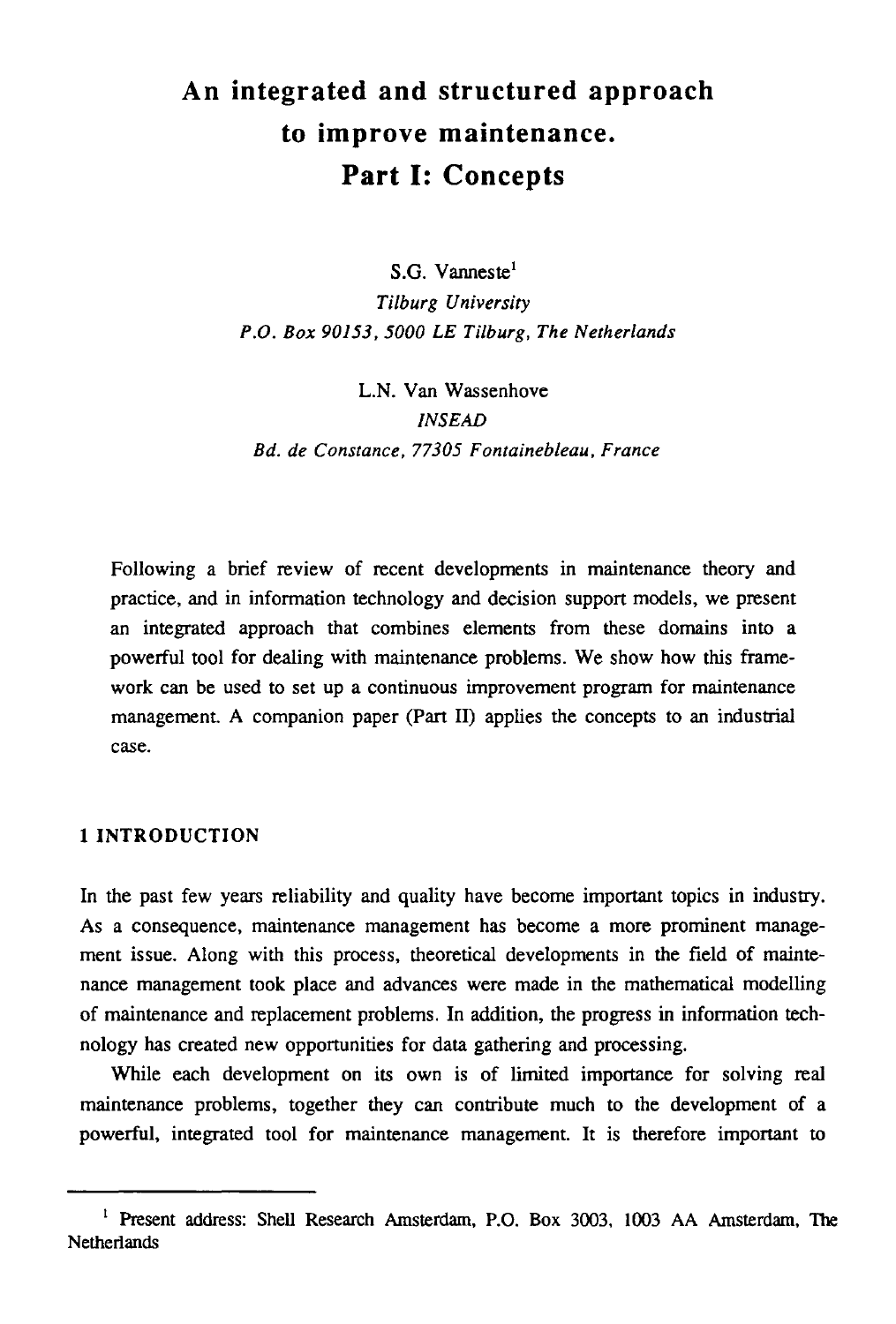analyze the integration and to stimulate discussion about the objects of integration and the process itself. Furthermore, from this integration positive effects on the component fields are to be expected *as* well.

This paper is an outgrowth of the project "Computer Aided Maintenance Management", initiated at INSEAD in June 1991. The motivation for this project came from the observation that current approaches to computer-aided maintenance management were not able to properly satisfy the needs of the practitioners. The existing maintenance management information systems are limited to administrative and accounting control, and are very static in nature. More advanced systems are desired and in our view possible provided that recently developed tools stemming from different fields are brought together. During the course of the project, which included field work at three factories, it became clear that there was a need for an integrated methodology. This methodology is the subject of the present paper. Companion papers discuss the prototype Maintenance Management Tools and the specifics of the software design and implementation (Angehrn et al., 1993, Angehrn, Jacxsens and Van Wassenhove, 1993).

The purpose of the suggested methodology is twofold. First, it offers the maintenance manager a general, systematic framework which is transferable and comprehensible to all the people involved. It is therefore useful as an alternative to the current practice of unstructured and ad hoc problem solving. Secondly, the methodology embeds scientific models into a broad decision support system, allowing the user to access models in a very natural way. We thereby hope to break through the isolated position of models and to contribute to a better integration of quantitative tools in maintenance management practice.

#### Developments in maintenance management

Since the importance of adequate maintenance has grown, the impact of a good preventive maintenance program on the reliability of production systems and the quality of the products is better recognized. With this growing management awareness one of the biggest obstacles in implementing maintenance programs and models has been potentially removed.

The attention received by several concepts in production management such as MRP, JIT, OPT (see Pintelon and Gelders, 1992) and the wide acceptance of these concepts in industry have contributed to a better appreciation of maintenance *as* well. For example, a good understanding of the role of a bottleneck machine helps in correctly assessing the cost of downtime resulting from failures of this machine or related ones. These so-called *hidden* costs do not appear in the financial reports but often largely outweigh directly visible, or *tangible* maintenance costs. Pintelon and Gelders refer to this phenomenon *as* the iceberg of maintenance costs.

A conceptual development particularly relevant to this paper is the Maintenance

2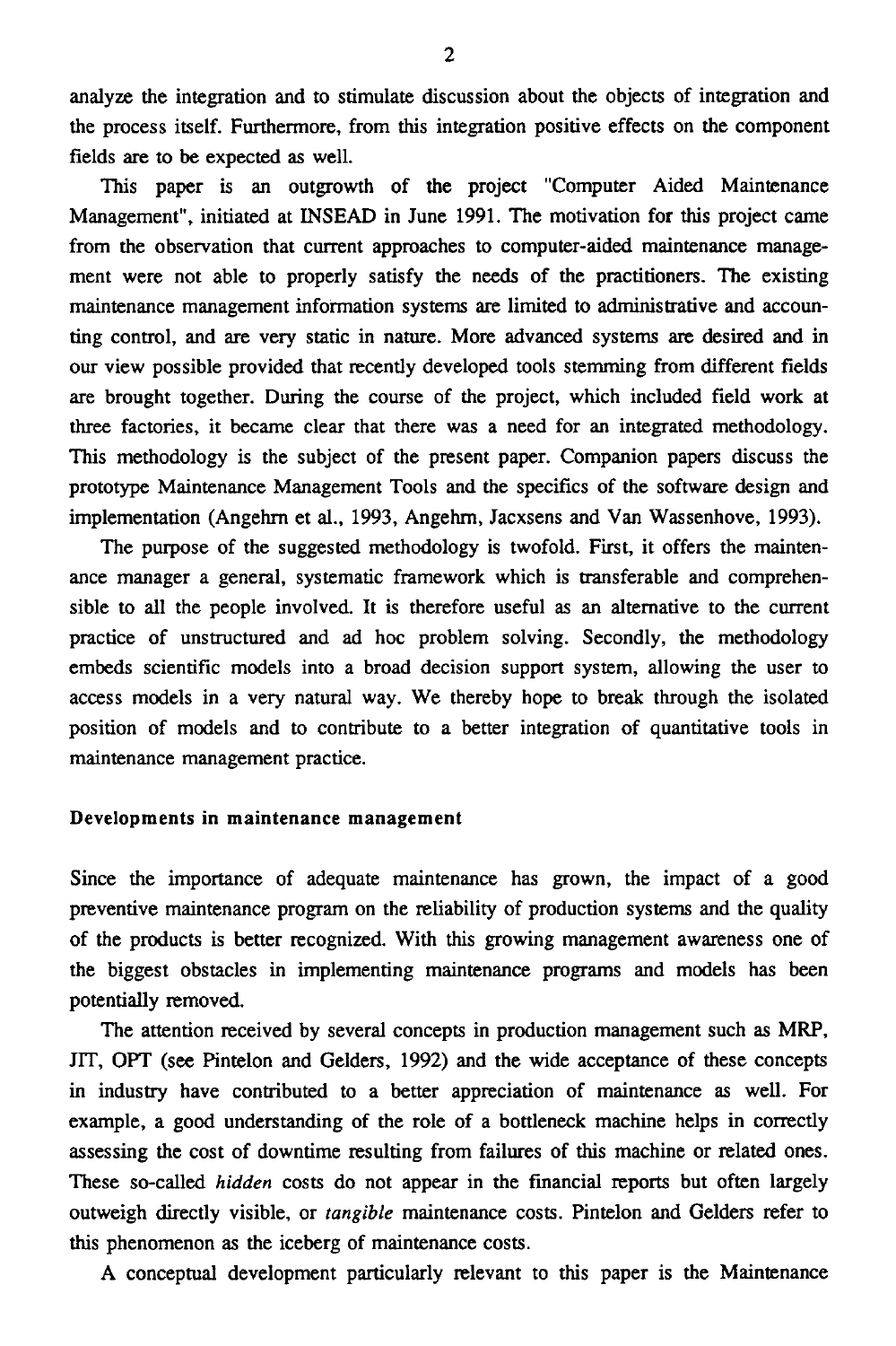Management Tool, suggested by Pintelon and Van Wassenhove (1990). This tool consists of a control panel with key performance indicators and is functionally linked to a structured network of detailed reports. In this paper we elaborate on this concept. For a review of maintenance management decision making we refer to Pintelon and Gelders (1992). For a further discussion of maintenance concepts we refer to Kelly (1984) and Geraerds (1990).

Unfortunately, the increased awareness of the importance of maintenance, has not yet led to a more structured approach to the maintenance problem. The most widely used concept in practice still seems to be the 'fire fighting' approach. While there is a better understanding of the 'invisible' cost caused by poor maintenance, almost no attempts are made to routinely estimate these costs. Even worse, in several industries which gather numerous data on failure history, these data remain largely unused.

## **Trends in automation**

Many rapid developments take place in the field of information technology. Advances in hardware make it possible to gather and process huge quantities of data. For example, in several modern production organizations machines have automatic recording capabilities of the most important functions.

Advances on the side of the user-interface (e.g. hypermedia, graphics) provide powerful technological possibilities for processing data into a tractable format for interaction with the user.

Advances on the software part complete the picture. Rapid software development and prototyping capabilities are important to keep systems up-to-date in the rapidly changing environment which management is facing. The integration of standard packages has become much easier, thus facilitating the use of packages in developing tailor made systems rapidly.

Together these technological developments create big opportunities for systems that support decision making and analysis (including so-called 'executive information systems').

## **Recent developments in maintenance modelling**

The Operations Research literature contains a large number of models that can be helpful in obtaining insight in maintenance decision making. In the past few years an increase in the number of maintenance articles can be observed. Recent attention has been largely focused on maintenance and replacement theory, while other fields, such as spare parts provisioning and maintenance scheduling, developed more slowly. In comparison with the models introduced in the sixties and seventies, more attention is paid to complex configurations of components (multi-component systems) and interac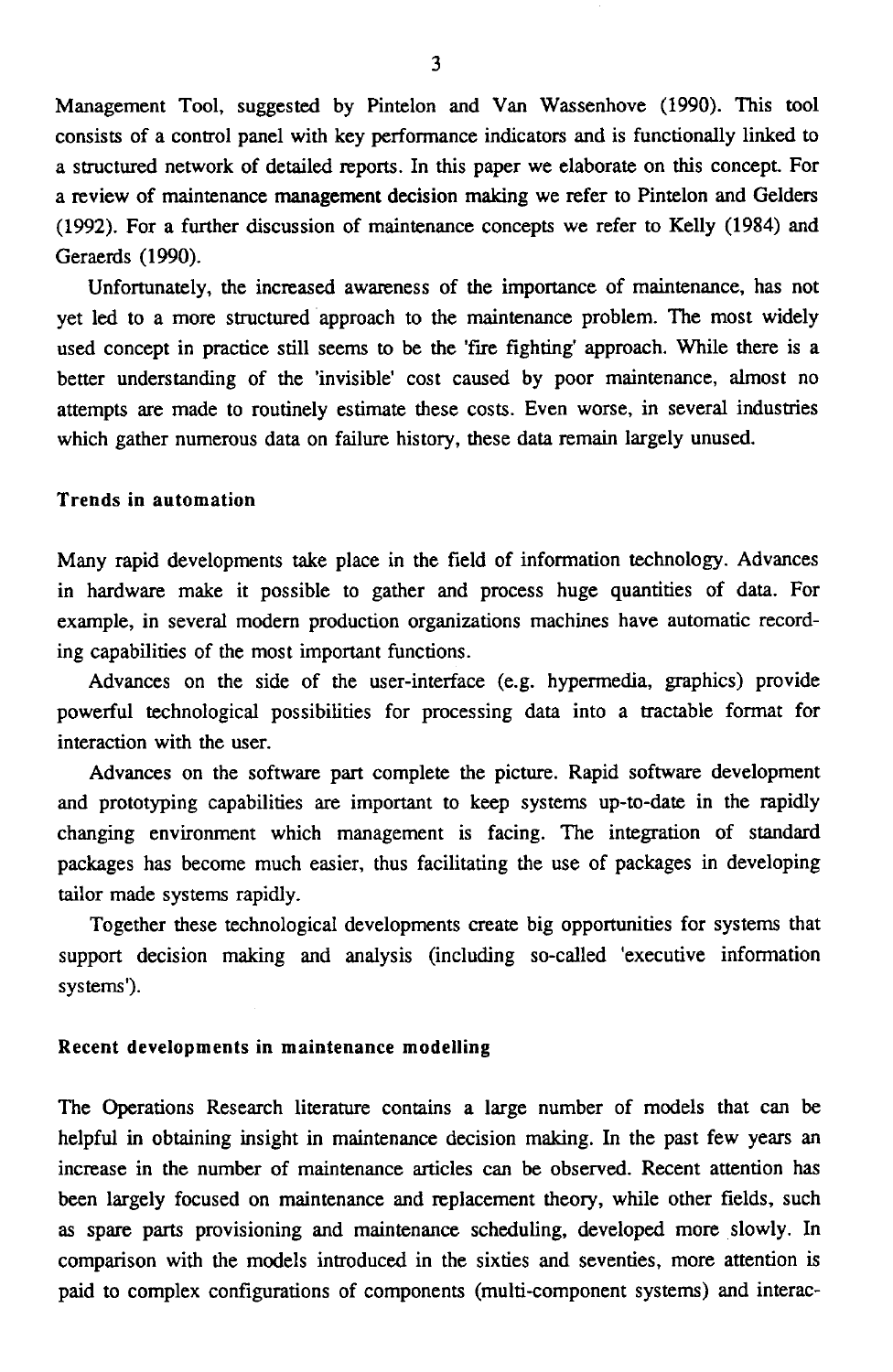tion with production (e.g. Vanneste, 1992). Practical usefulness and computational feasibility have become more important. An overview of applications of models is given in Dekker (1992).

It is not always straightforward to apply the models presented in literature. The input parameters are often difficult to obtain and require a thorough analysis of the department under study. Furthermore, these models do not always answer the right questions. To get around these problems we embed the models in a larger framework.

#### Methods from Industrial Engineering

An important role in our framework is played by problem analysis methods from industrial engineering and quality control. These methods can be very useful in a broader setting of maintenance management. Recent advances in this field are sketched in Watkins (1990). Below we explain how some of these techniques can help in the analysis phase of the problems and in assessing the effectiveness of a given solution. A systematic procedure seeking effectiveness is very valuable since it helps in structuring and quantifying problems. In addition it provides a context for applying decision support models (or efficiency models) and aids in determining some of their inputparameters.

An outline of our approach is given in the next section, followed by a more elaborate discussion of the concepts of effectiveness and efficiency in a maintenance context in Section 3. Section 4 deals with embedding the concepts of effectiveness and efficiency in a maintenance management information system. Part II is devoted to a practical application of the approach.

## 2 AN **INTEGRATED APPROACH**

Our approach consists of two major parts. The first part is effectiveness analysis. The aim of effectiveness analysis is to detect the most important problems and potential solutions. Once the potential solutions to the most important problems are identified and prioritized, it becomes clear which task or procedure has to be carried out more efficiently. To reach maximal efficiency a further analysis of the given task or procedure is necessary. This is the second part, the efficiency analysis. While effectiveness is concerned with *'doing the right thing',* efficiency aims at *'doing the thing right'.* The effectiveness analysis ensures that the effort put in improving efficiency is indeed dedicated to important tasks.

Our approach reads *as* follows: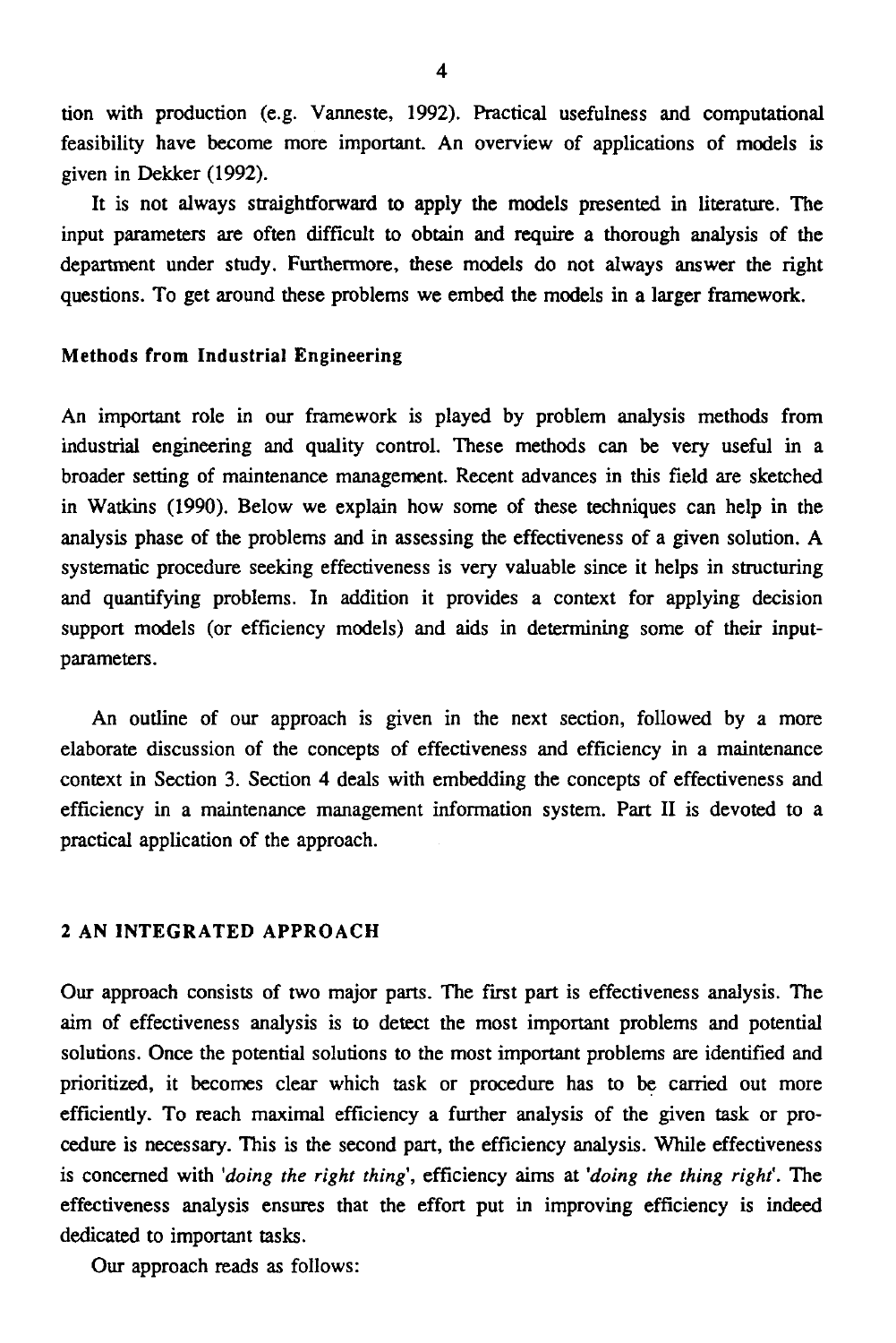Figure 1

## **Approach**

- *Phase I.* Obtain a clear picture of the current factory performance
- *Phase 2.* Analyze quality and downtime problems
- *Phase 3.* Analyze effectiveness of alternative solutions to (major) problems
- *Phase 4.* Analyze efficiency of maintenance procedures
- *Phase 5.* Plan actions
- *Phase 6.* Implement actions and gather data
- *Phase 7.* Monitor actions and process data
- *Phase 8.* Adapt plans or information procedures in case of undesired deviations. Goto Phase 1.

These steps constitute a closed loop which is repeated in a continuous improvement program of maintenance and information procedures (see Figure 1). Our approach is closely related to the Plan-Do-Check-Act concept developed by Deming (the Deming wheel, see e.g. Pintelon and Van Wassenhove, 1990). This concept is summarized in the following four steps: *Plan:* make plans to improve a given activity; *Do:* carry out plans; *Check:* follow-up of actions; *Act:* make corrections if necessary. Our approach puts more emphasis on the analysis phase and makes a distinction between effectiveness and efficiency analysis. Furthermore, attention is paid to the role of information procedures and systems and to the use of models. Below we elaborate on the eight phases of our approach.

*Phase I. Obtain a clear picture of current factory performance.*

In this step the following questions should be addressed: Which (part of the) department are we going to analyze? What are the goals of this department? How is production and maintenance organized (flow chart of production process, maintenance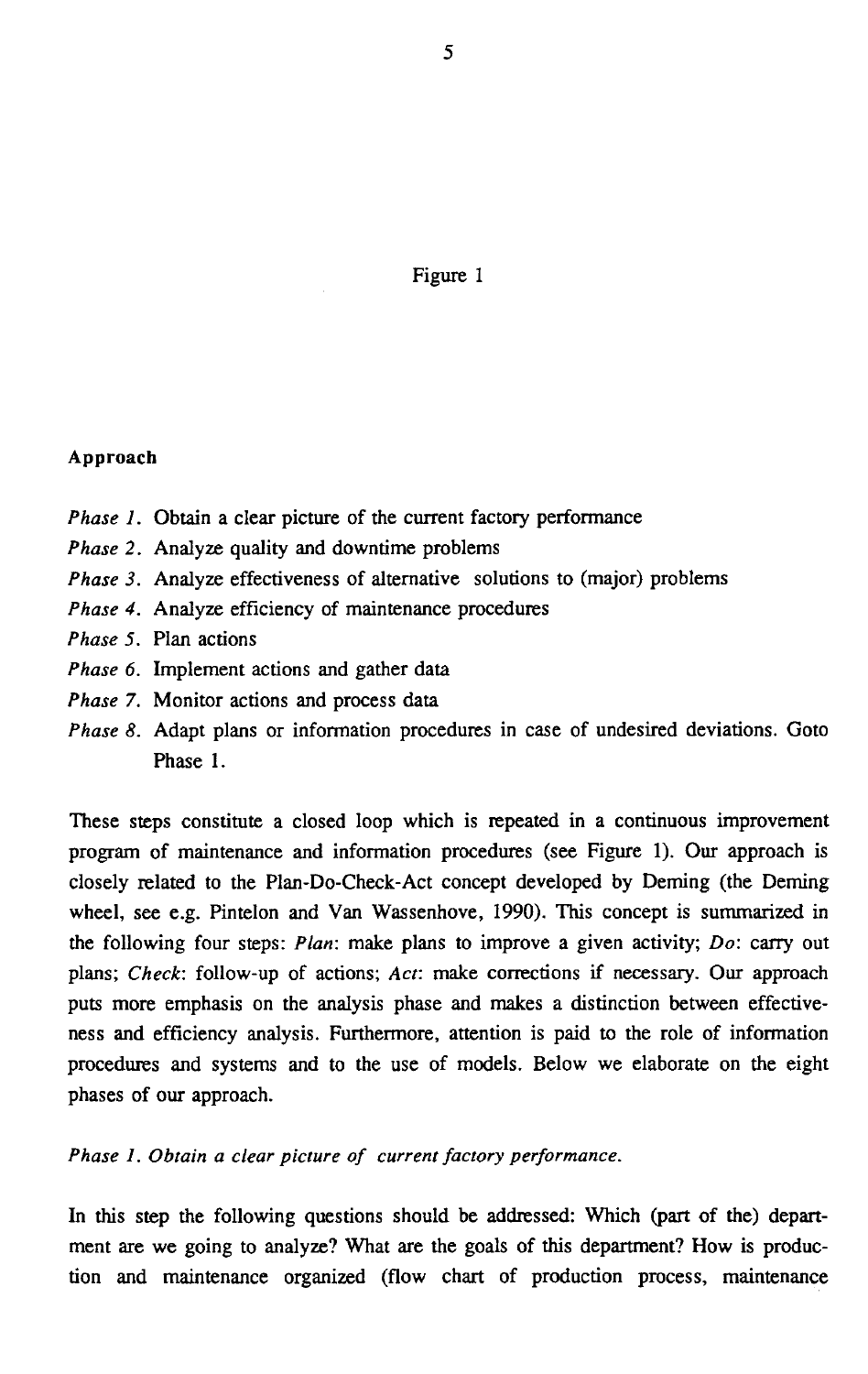procedures)? What is the performance of production and maintenance? What is the role of this department vis-a-vis the factory as a whole? The purpose of this step is to obtain a clear picture about what will be analyzed and how this department functions. The list is not exhaustive.

## *Phase 2. Analyze quality and downtime problems.*

This step entails the location of the major quality and downtime problems, their relative importance, the frequency of occurrence, their causes as well as their consequences. Several problem structuring and analysis tools can be helpful at this stage. Histograms and Pareto-analysis (ABC-classification) can be used to analyze the relative importance of failures. Quality control charts give insight into the magnitude of deviations. Causeand effect diagrams (fishbone charts), failure mode and effect analysis (FMEA) and other variants are useful in structuring problems and their root causes (see e.g. Watkins, 1990). This phase requires a close collaboration with people from the shop-floor.

## *Phase 3. Analyze the effectiveness of alternative solutions to (major) problems.*

Once the problems are identified and prioritized, the obvious next step is to generate solutions and judge them on their costs and benefits. A distinction has to be made between directly visible or *tangible* costs and what we call *hidden* costs. Tangible costs are known or easily measurable. For example, the tangible costs of a repair include direct labour cost, subcontracting, spare parts, etc. Hidden costs are usually not directly visible from the cost accounting system. They include production losses and costs of delayed shipments.

The same distinction can be made in benefits, since the expected benefits of a solution are identical to the costs saved compared to not implementing it. Both costs as well *as* benefits of a solution, especially the hidden part, are often uncertain and difficult to estimate. Even if it appears impossible to obtain an exact value it is very important to secure an idea of the magnitude. It may be necessary to include scenario analysis.

By comparing the results of the cost-benefit analyses, one obtains an idea of the absolute and relative magnitude of the profitability of the solution in relation to the cost and benefits of other solutions as well as of the uncertainty related to different alternatives. With this information it is easier for management to make a prioritized list according to their preferences (risk-aversion etc.).

## *Phase 4. Analyze the efficiency of maintenance procedures*

In some cases problems of downtime or quality will be avoided most effectively by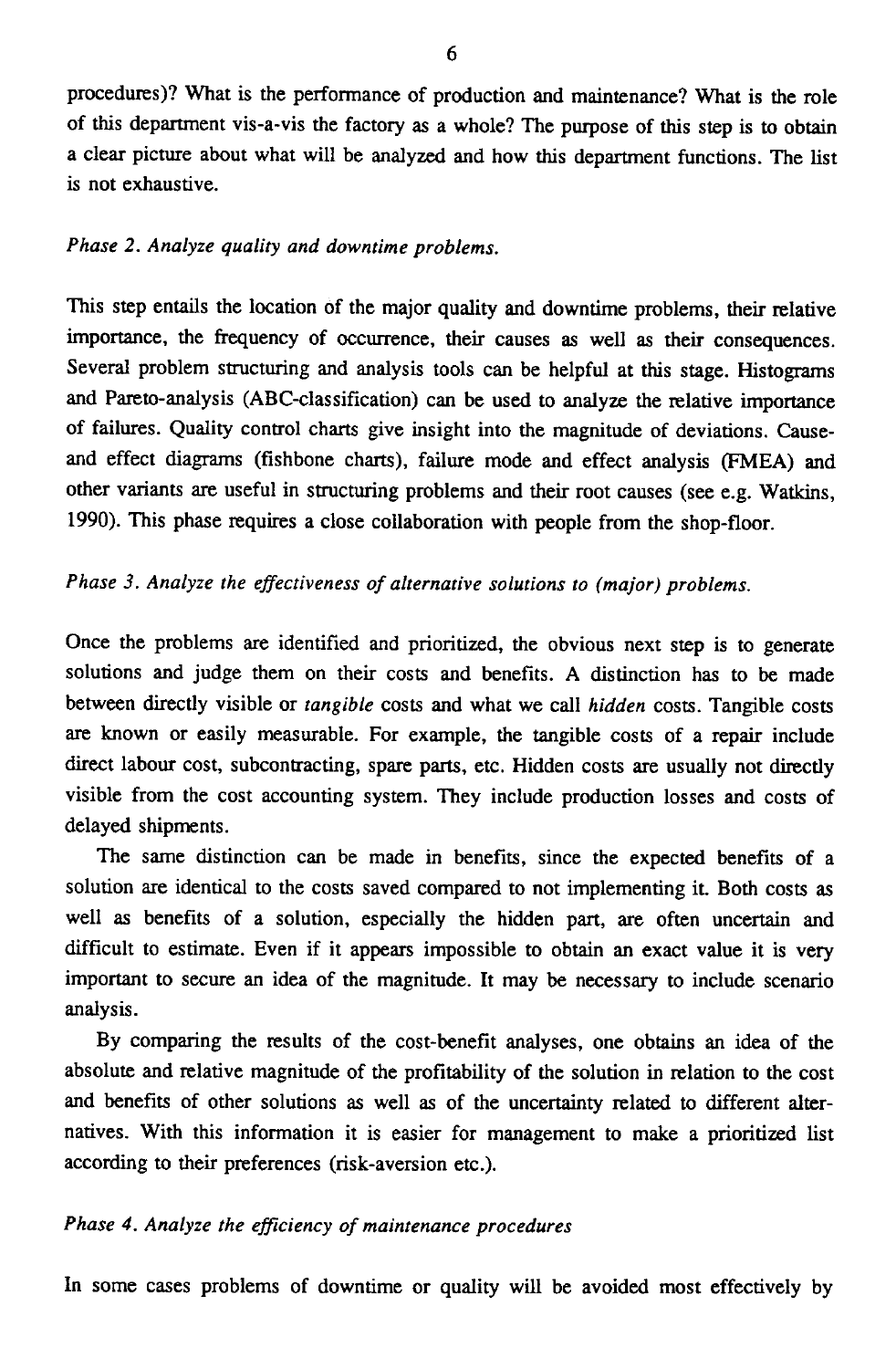other solutions than better maintenance in the narrow sense, such as modification of the design. In other cases the improvement of maintenance procedures may seem to be effective. The decision maker may then be confronted with questions such *as* how much preventive maintenance (e.g. replacement of critical parts, overhaul) should be performed to operate this machine in the most efficient way, or how many spares should be kept in stock.

Several decision support models can contribute to the analysis of the efficiency of performing a specific task. These models quantify trade-offs between costs and benefits of certain actions and provide insight in what the optimal action is and how much it improves the current policy (e.g. in terms of costs). Furthermore, models can be used for prediction and target setting. The input for the models (e.g. costs, lifetime distribution) can be obtained from the effectiveness analysis, from additional data analysis and from expert opinion.

## *Phase 5. Plan actions.*

Based on the information of the previous phases it is now possible to select actions to be taken. These actions have to be planned and organized. Together with the planning of actions one has to plan the information process to keep track of the results. This comprises defining the appropriate performance measures and organizing the data gathering process. Finally targets have to be set.

*Phase 6. Implement actions and gather data.*

Along with the implementation of the actions, the information organization has to be implemented or adjusted and the data gathering can be started.

*Phase 7. Monitor actions and process data.*

A follow-up of the actions comprises the monitoring of the process resulting from the implemented actions and processing of the data. The performance indicators (P.I.'s) provide a tool to measure certain quantities and to check whether and to what extent targets are met.

*Phase 8. Adapt actions or information procedures in case of undesired deviations; Goto Phase I.*

In case of deviations, minor adaptations to the process may be necessary. Alternatively, one may start a new round of analysis and planning.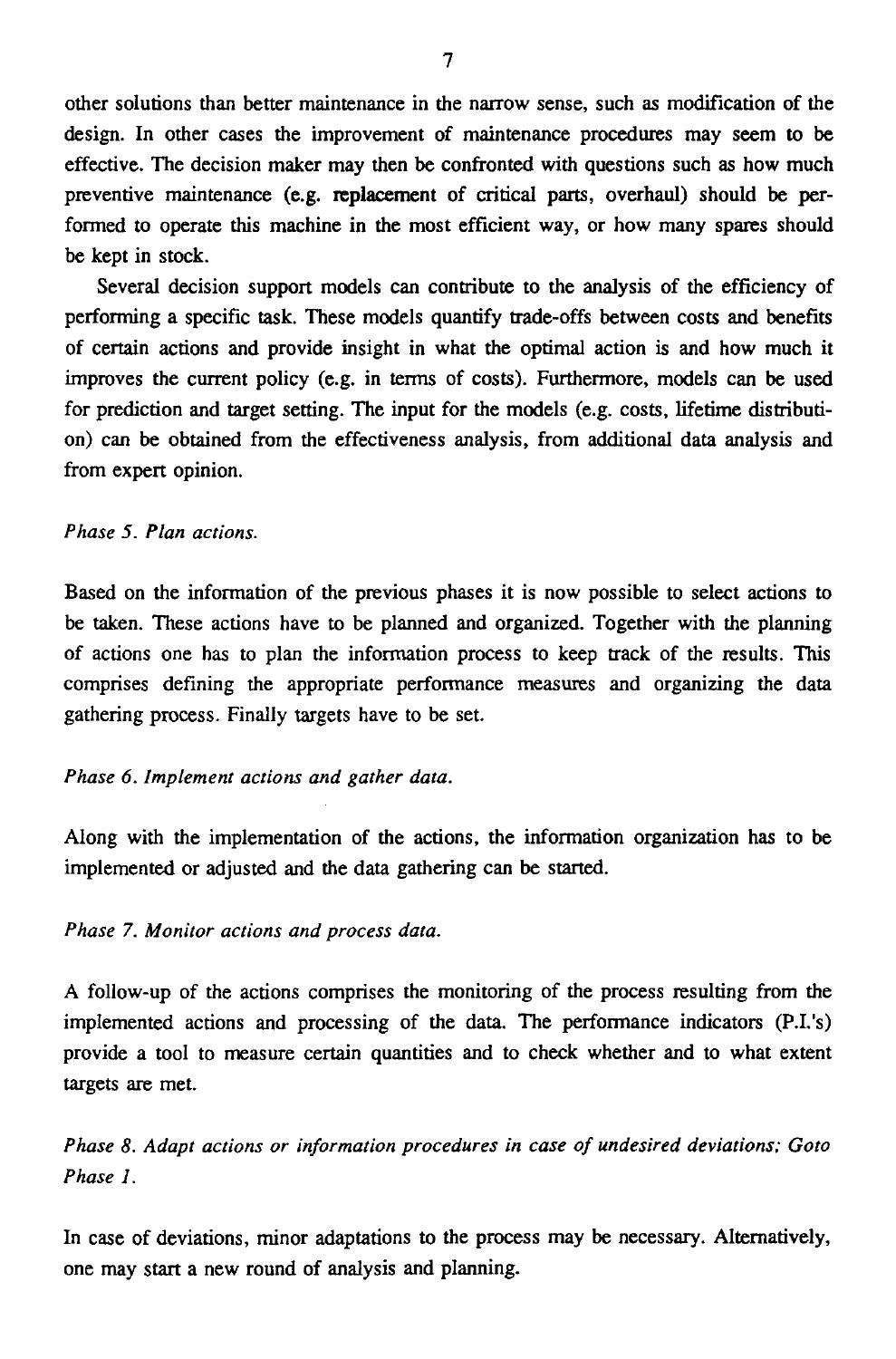P.I.'s play an important part in each step and have a function in linking different steps together. They are useful to obtain a diagnostic view of the department (effectiveness) and for target setting and monitoring of actions (efficiency). An information system is necessary to gather data and process them into useful information. Note that in our approach, the analysis 'pulls' the information, since the organization of the information process follows the analysis of the problems. In addition to internal information it may be very useful to have information from other companies (not necessarily competitors) to serve as benchmarks. The role of information procedures is discussed further in Section 4.

## **3 A CLOSER LOOK AT EFFECTIVENESS AND EFFICIENCY**

## 3.1 Effectiveness analysis

In this subsection we discuss some further aspects of the effectiveness analysis phase of the approach, in which the costs and benefits of several solutions to the major problems are established. The costs of a particular solution are the costs for organizing and implementing the actions, and the benefits are the cost savings due to the action. We made a distinction between tangible and hidden costs.

In many cases, production losses are an important hidden cost factor. The production loss caused by a certain type of failure depends on the impact of the failure on production (downtime, quality) and the relation between production and sales. Let us consider an example. Suppose the plant faces a demand which exceeds capacity and suppose we are interested in the production losses due to failures at the bottleneck machine (the slowest machine in the line). One hour downtime at the bottleneck translates into one hour lost production, which in its turn leads to lost sales. Hence, the cost of an hour lost production equals the sales of the number of products that is produced in one hour minus the associated variable costs. By reasoning in this way, the cost of failures and the potential benefits of preventive measures to avoid them can be determined. A fully elaborated example is given in Part II of this paper. Failures of non-bottleneck machines can also have impact on the bottleneck, for example because it becomes starved (no input from the preceding machine(s) or buffer). For a good account of the role of bottlenecks we refer to Goldratt and Cox (1986).

Preventive maintenance of the bottleneck machine(s) *as* well as major overhauls also affect production, but their impact can be better controlled under a careful planning. In some situations opportunities can be used to perform maintenance without affecting the production. For example a shutdown because of frost can be used for maintenance without additional downtime cost. Also, during a shutdown one can perform maintenance tasks on several machines simultaneously, so that the downtime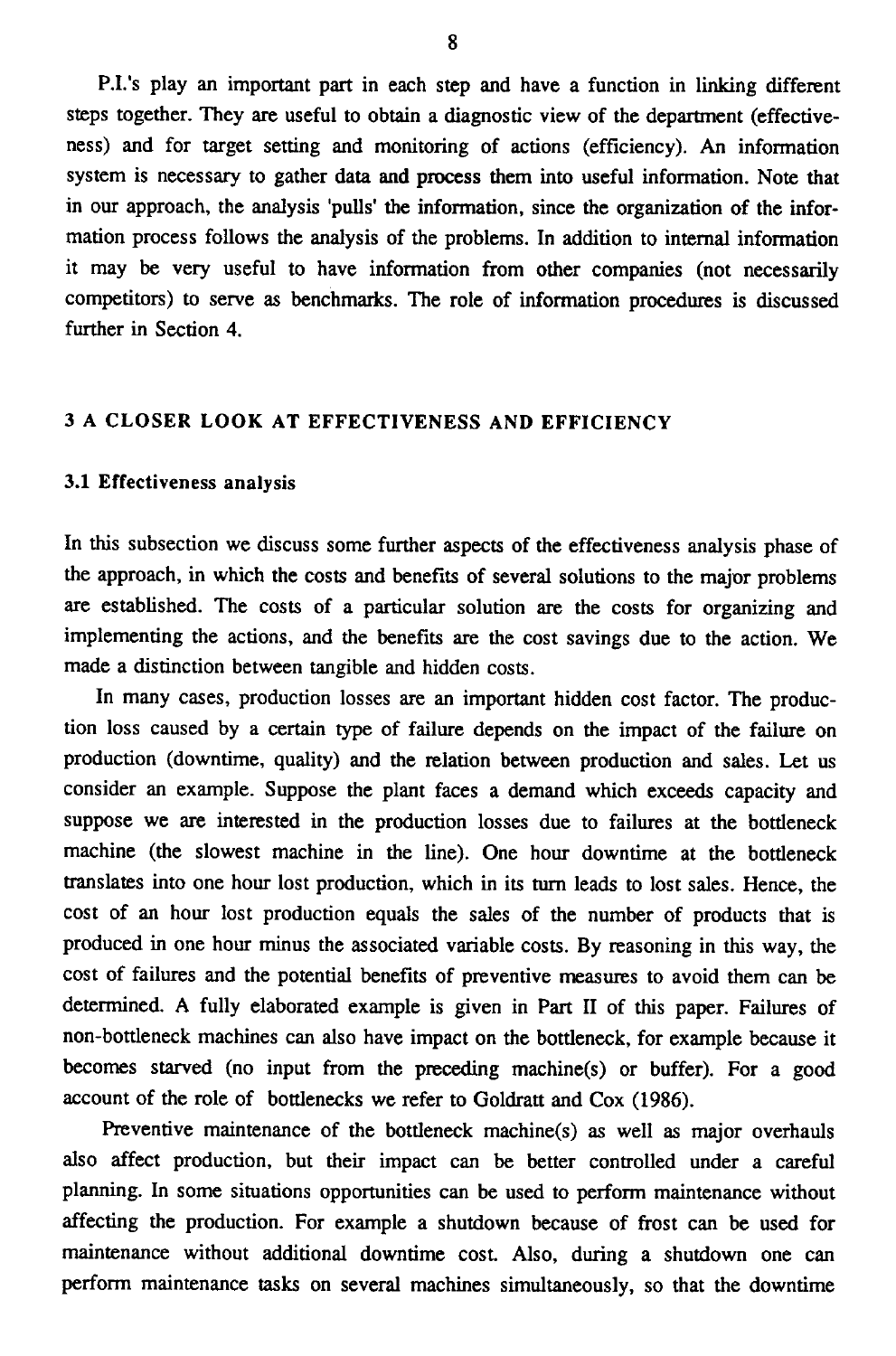costs can be spread over the machines. Note that it may be very cost-effective to hire subcontractors in order to make optimal use of each hour of planned downtime. Careful (i.e. cost-effective) planning of shutdowns is very important. For non-bottleneck machines, the idle time can sometimes be used to perform preventive maintenance without affecting production.

Deterioration of the machines does not only affect up-times but also quality. Quality problems are typically more difficult to quantify than downtime problems, since product quality relates to service to the client and customer satisfaction, which is difficult to express in monetary terms. There are two exceptions, viz. when quality problems at one stage relate to downtime at other stages and in the case of discounts for poor-quality products (in the extreme case, defective items are not sold).

For each (major) problem the costs and benefits of the alternative solutions have to be established. Based on this information a prioritized list can be made from which the best solution is chosen. The effectiveness analysis phase thus consist of four steps:

- 1. Obtain a list of alternative solutions to each (major) problem.
- 2. Estimate the cost and benefits of each solution.
- 3. Make a prioritized list.
- 4. Select one or more solutions.

The cause-and-effect analysis carried out in Phase 3 may be helpful in the search for alternative solutions. In addition, ideas from people on the shop-floor, other companies or manufacturers of equipment may be useful.

After the costs and benefits of alternative solutions have been determined, a prioritized list can be made. From this list the most profitable solution(s) can be chosen. Other relevant information such *as* the uncertainty of the profit can be taken into account. Note that solutions may be dependent, in which case a combination of solution alternatives may yield different effects than the sum of the separate alternatives.

A prioritized list is useful for two reasons. Firstly, capital is constrained and hence the money should be spent in the most profitable way. The profits generated by the first (most profitable) solution can be used to implement the second, and so on. Secondly, it supports a gradual implementation, which is easier for purposes of planning and control. Note that during the implementation of the first solution further information can be gathered before implementing the others. A recalculation may be required in view of the possible impact of the implemented solution on the others.

In carrying out cost-benefit analyses one can use techniques from finance (investment analysis: implementing a solution is like investing in a project) and cost accounting (allocation of costs), although one has to be careful in applying traditional cost accounting methods, because these are developed mainly for reporting purposes and can be very misleading in maintenance decision making.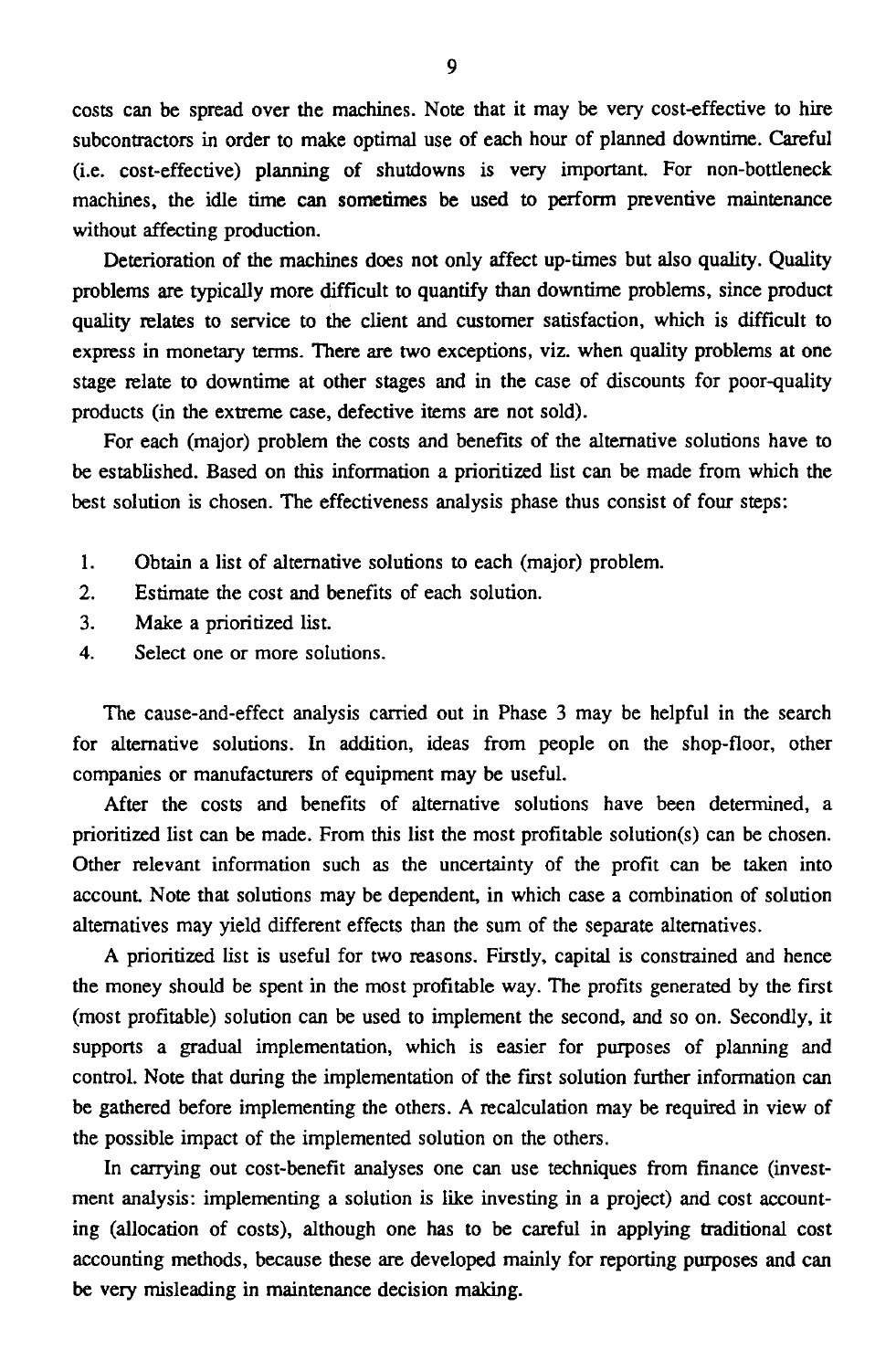To conclude this subsection we discuss the relation between downtime costs and maintenance effectiveness in time perspective. In many production situations, the bottleneck is not always the same machine. It keeps shifting from one machine to another in time as a result of technical advances or changes in the production process. This affects the downtime costs associated with failures of the machines, and therefore the maintenance procedures should be adapted to the new situation in order to remain effective. Yet, in practice one often regards the level of maintenance on a particular machine as being determined by technical considerations only. Whilst the production situation changes, the maintenance plans are not adapted.

An example is presented in Figure 2. The horizontal axis represents the budget of the preventive maintenance program on a particular machine, i.e. the tangible costs related to preventive actions. For simplicity it is assumed that the hidden costs due to preventive maintenance are negligible. The vertical axis represents the costs due to failures of the machine, which consists of tangible and hidden costs. The relation between the maintenance budget and the failure costs is given by the curve. The 45° lines represent iso-total cost lines. It is assumed that, at time 0, say, the machine is not a bottleneck and it faces an efficient maintenance program with minimal total costs (point A). Suppose further that there is a significant amount of downtime as a result of failures. Now suppose that after a year this machine has become a bottleneck machine. As a consequence the downtime cost have increased dramatically (a factor 10 or 100 is not uncommon). Now, when the maintenance budget is not properly adjusted, the maintenance costs are out of balance and the total costs are much higher (point B) than if the maintenance budget had been raised to the optimal level (point C).

Figure 2

## 3.2 Efficiency analysis

In Figure 2, the balance between the level of maintenance (maintenance budget) and the downtime costs plays an important role. To quantify such a trade-off and strike the optimal balance one has to use models. For many typical situations mathematical models have been formulated, which can be useful in answering questions such as: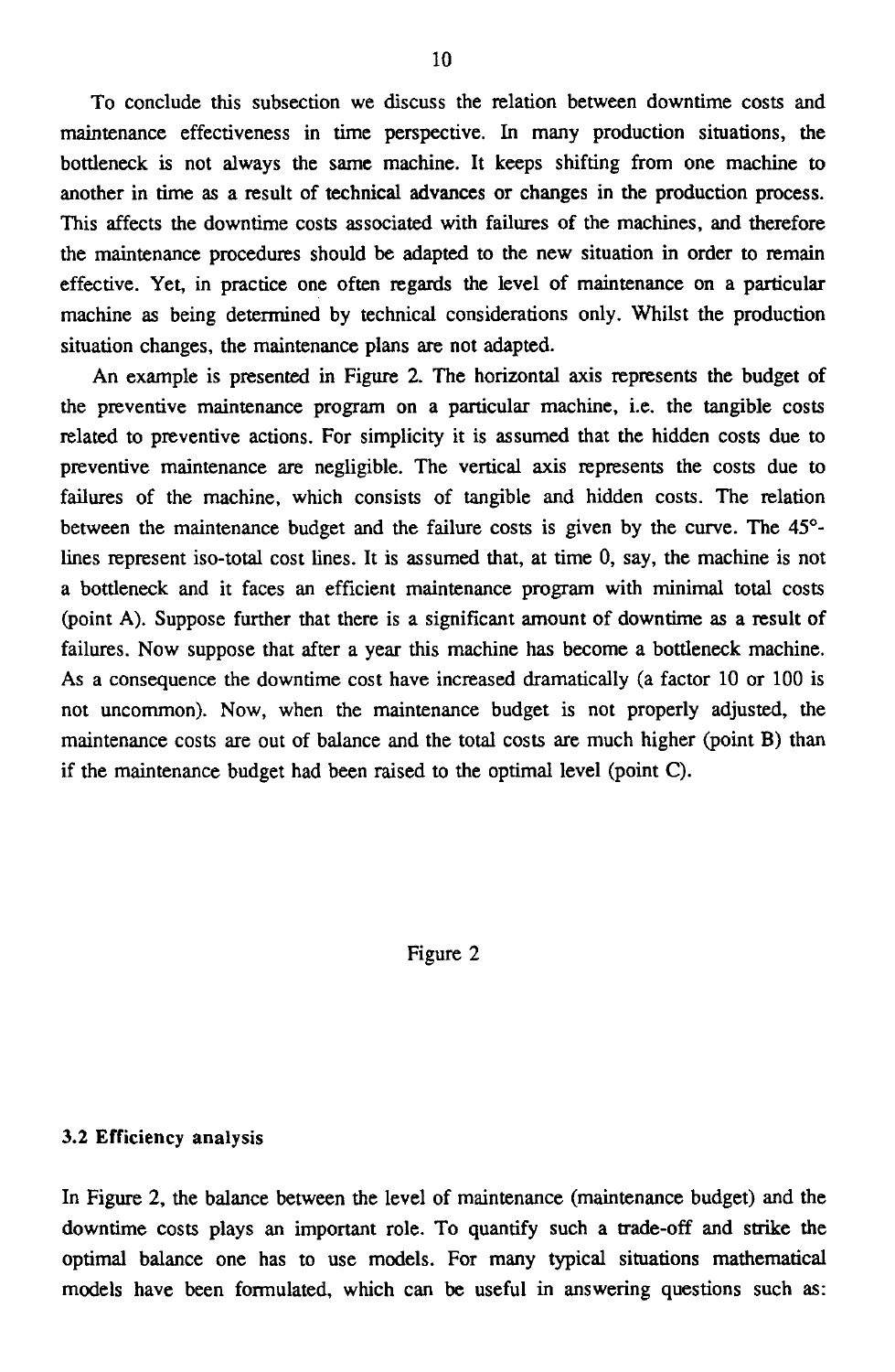How much maintenance should be done on this machine? How frequently should this part be replaced? How many spares should be kept in stock? How should the shutdown be scheduled?

Let us consider an example. Suppose a critical part with given failure and cost characteristics is preventively replaced four times a year and we would like to know whether this frequency is optimal. An obvious optimality criterion is the average costs per time unit in the long run. For this situation, a model is available that can be used to calculate the average costs under a wide variety of policies and input parameters and find the optimal replacement age *as* well as its sensitivity to certain changes of input parameters (e.g. cost increases). Insight into the effect of a change in the type of policy or maintenance procedures (age-based vs. condition based maintenance, individual vs. group replacement, etc.) can be obtained by comparing models for different situations. Furthermore, the result of the model can be used for prediction and target setting.

If the model allows for gradual policy changes, like in the above example, one can use the results of the model in a gradual improvement framework by making a change in the direction which is proposed by the model and checking whether the results are *in* accordance with the prediction. Suppose that in the above example, the optimal policy would be to double the frequency of preventive maintenance. To start with, one may increase the frequency by 50%. If the average cost converges to the target level for this policy, then one may consider a further increase. Note again the importance of key P.I.'s to track this. If the model predictions do not materialize, the model and data have to be critically reviewed.

The data for the model have to be gathered by information systems or can be extracted from expert opinion. Some data follow already from the effectiveness analysis (e.g. cost of production loss) or P.I.'s. Statistical tools may be required to process the data.

Models can be classified into three major categories: maintenance and replacement (how often should a component be replaced), spare parts provisioning (how many spares to keep in stock) and scheduling (e.g. shutdown scheduling). The latter two do not exclusively belong to the maintenance field but respectively to the fields of inventory management and production scheduling (see e.g. Nahmias, 1989). Models for maintenance and replacement aim to answer questions such *as* how often should a given component be replaced preventively or how often should an inspection be carried out, given the cost savings associated with preventive replacement (compared to replacement upon failure) and the probability of failure. Following Nahmias (1989) we made the following basic selection of replacement models:

- deterministic age-replacement model
- probabilistic age-replacement model
- group-replacement model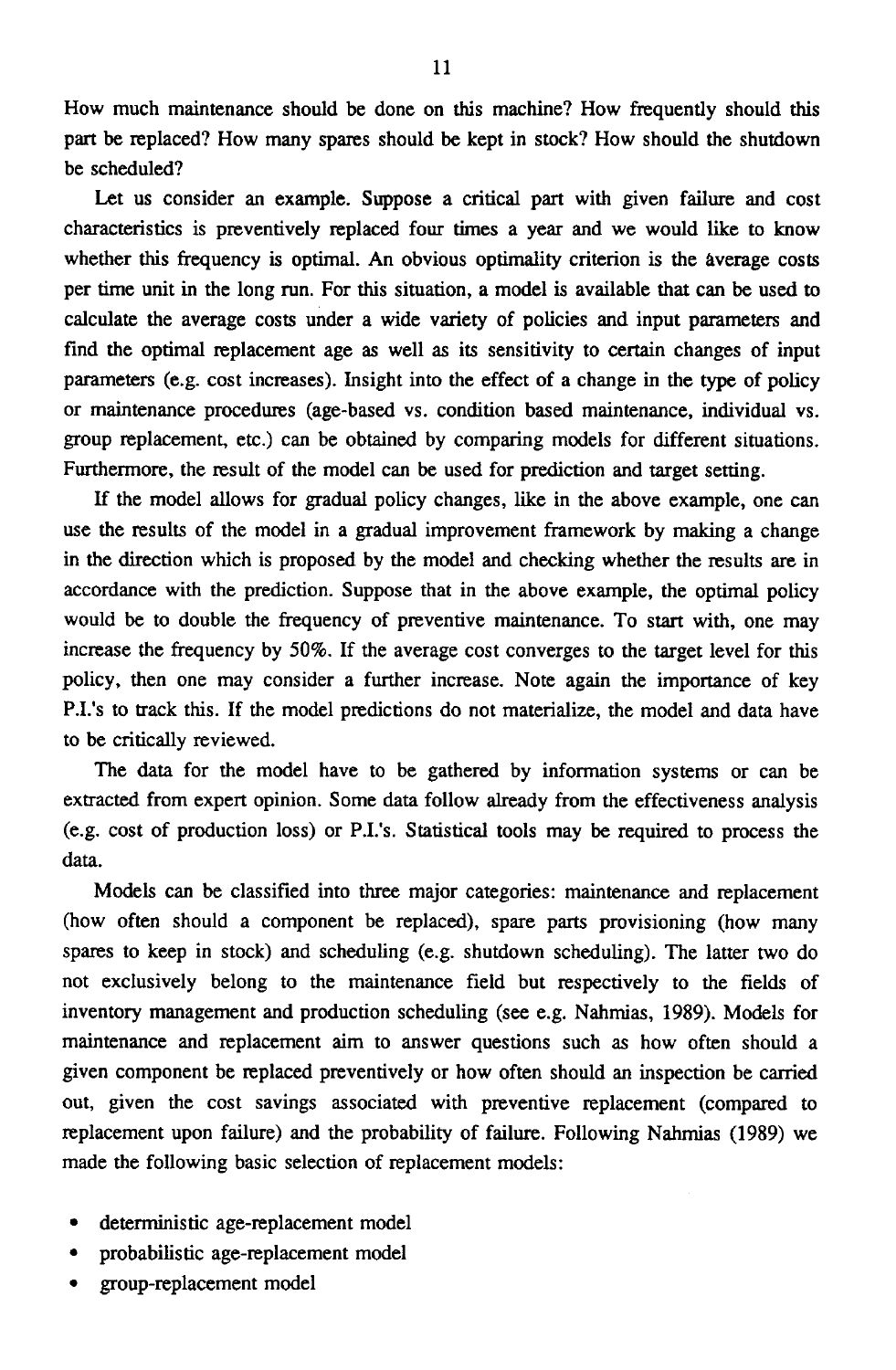A common factor in these models is that the unit deteriorates as it gets older. If the cost or probability of failure increases with age, timely replacement can save money. At the machine level (aggregated) the deterioration is reflected in the maintenance cost per year. The deterministic age-replacement model can be used to find the optimal age of replacement. At the level of the component (disaggregated) the deterioration is expressed by the risk of failure. The probabilistic age-replacement model and the groupreplacement model can be used to find the optimal preventive age-limit in this case, where the former considers a single-unit system, and the latter a group of identical components (this model is also known as block-replacement model). A further discussion of these models is postponed to Part II of this paper, where they are applied to a practical problem.

These models are simple and lucid and at the same time fairly robust and general. Although their simplicity is one of the reasons for their attractiveness, they may be too restrictive for practical applications, and more advanced models may be required. Recent advances in age-based replacement modelling are discussed in Vanneste (1992). For a broad overview of models for replacement we refer to the review articles of Sherif and Smith (1981), Valdez-Flores and Feldman (1989) and Cho and Parlar (1991). These overview papers also include also models for inspection and condition monitoring. It is noted however that it is more difficult to select a couple of generic models from the latter fields because these models usually have more complicated assumptions and are more situation specific. A general and flexible tool to handle specific situations is simulation.

In combination with information systems, models can provide very useful decision support. They provide tools to calculate the effects of changes in policies or in parameters that affect the decision problem. As such they add value to the information (Geoffrion, 1992). The data required for the model can be gathered and analyzed within the system and the results can be used for target setting. The follow-up of the actions provides a test for the validity of the model.

We emphasize that the vast majority of maintenance models is aimed at answering efficiency questions, that is questions of the form 'how can this particular machine be operated more efficiently?', and not at effectiveness questions, like 'which machine should we improve and how?'. The latter question is often the one in which practitioners are interested in. From this perspective it is not surprising that practitioners are often dissatisfied if a model is directly applied to an isolated problem.

## 4 EMBEDDING THE INTEGRATED FRAMEWORK IN AN **INFORMATION SYSTEM**

The improvement program has to be embedded in an information system to help the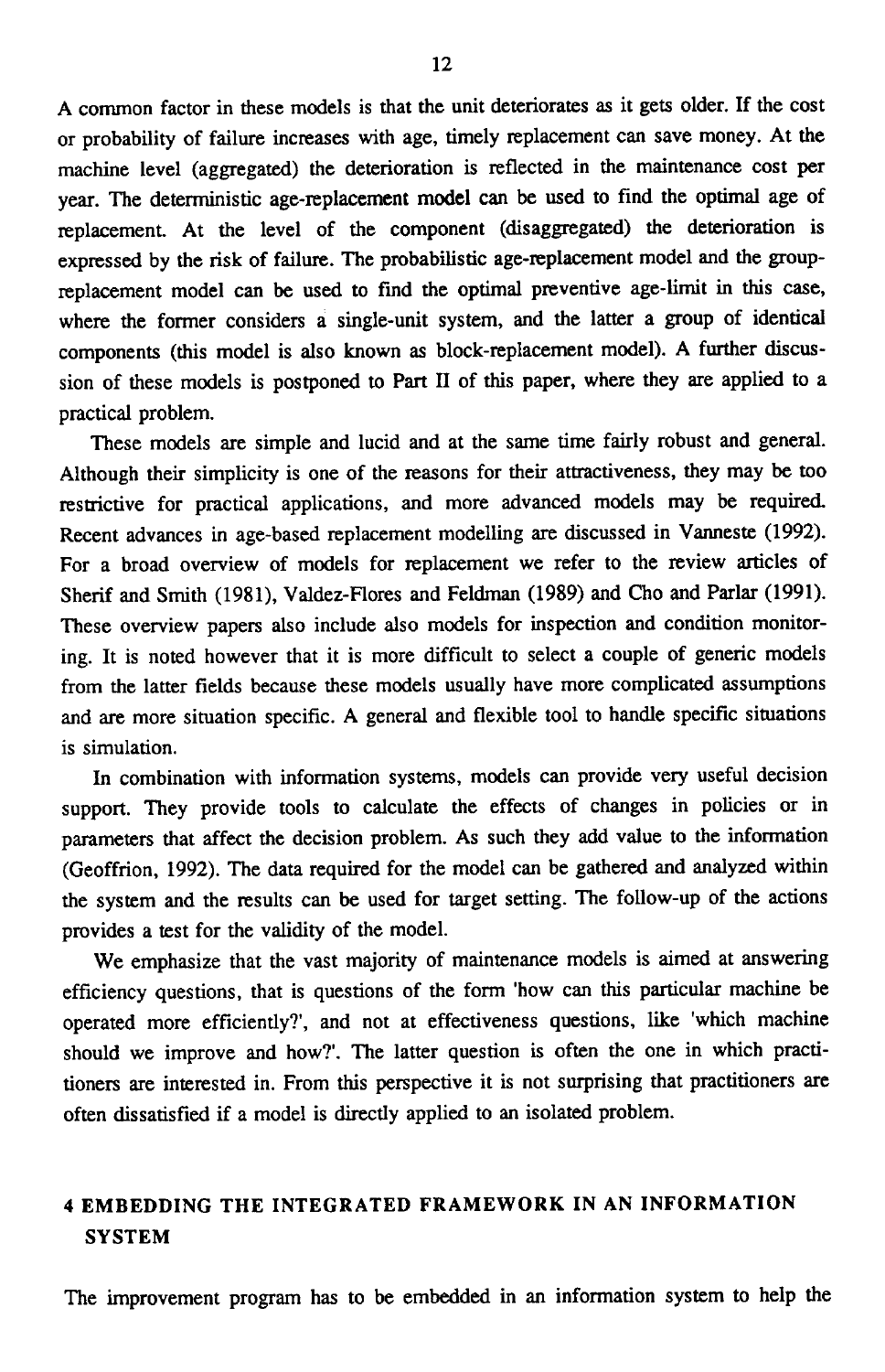maintenance manager with initiating, monitoring and measuring continual improvement efforts. Such a system should be very userfriendly and flexible in the first place. The user should be able to access information in a focused way: the right information at the right time at the right place. For this purpose, hypermedia technology is very useful, since it allows the user to navigate through the information system in a way that resembles the way of thinking in the mind: going from one object to another, focusing, relating objects etc. Flexibility is important since the decision environment often changes quickly. Therefore it should be possible to modify the system or parts of it relatively easily. A modular approach and a programming environment which allows fast prototyping is important in that respect. For reasons of userfriendliness and flexibility, the system can best be implemented on a PC. This PC can be linked with other systems, e.g. for data retrieval.

The P.I.'s should have a central place in the software system, so that they can act as a control panel, from which the performance of the maintenance department can be monitored and analyses can be initiated. The major components of a Maintenance Management Information System (MMIS) are shown in Figure 3. P.I.'s can be classified into budget ratio's, job ratio's, equipment ratio's (e.g. availability) and personnel ratio's (e.g. absenteeism). We refer to Pintelon and Van Wassenhove (1990) and Lyonnet (1991) for specific examples. A structured network of detailed reports can be linked to the control panel to provide the user with more detailed information, including time aggregation or disaggregation and analytical tools such *as* viewing trends. Thus the control panel acts as platform for interaction between the user and the system. A spreadsheet application can provide a useful representation for the control panel and the detailed reports.

Secondly, a modelbase of practically useful decision support models should be linked to the control panel. The manager should be able to perform in-depth analysis through formal models without requiring advanced technical or mathematical skills. Models can also be helpful in obtaining predictions and in setting targets. Simple models can easily be built into a spreadsheet application, while more complex models require structured languages such *as* Pascal or C.

Furthermore, the system requires a database. The system should give access to consistent databases and it should be flexible enough to define new elements and delete others (if a new P.I. is defined, it has to be decided which data to gather and in which format). Time aggregation plays an important role since it will not be possible to keep all data on a detailed level for several years. For some datatypes such *as* budget information only aggregated information is needed, but for other data, for example failure data of a critical component, very detailed and disaggregated information may be necessary. In larger plants, the system database will have to be linked with a factory database, presumably running on a mainframe. In that case, an interface between the databases has to be developed and maintained. Due to the inflexibility of many factory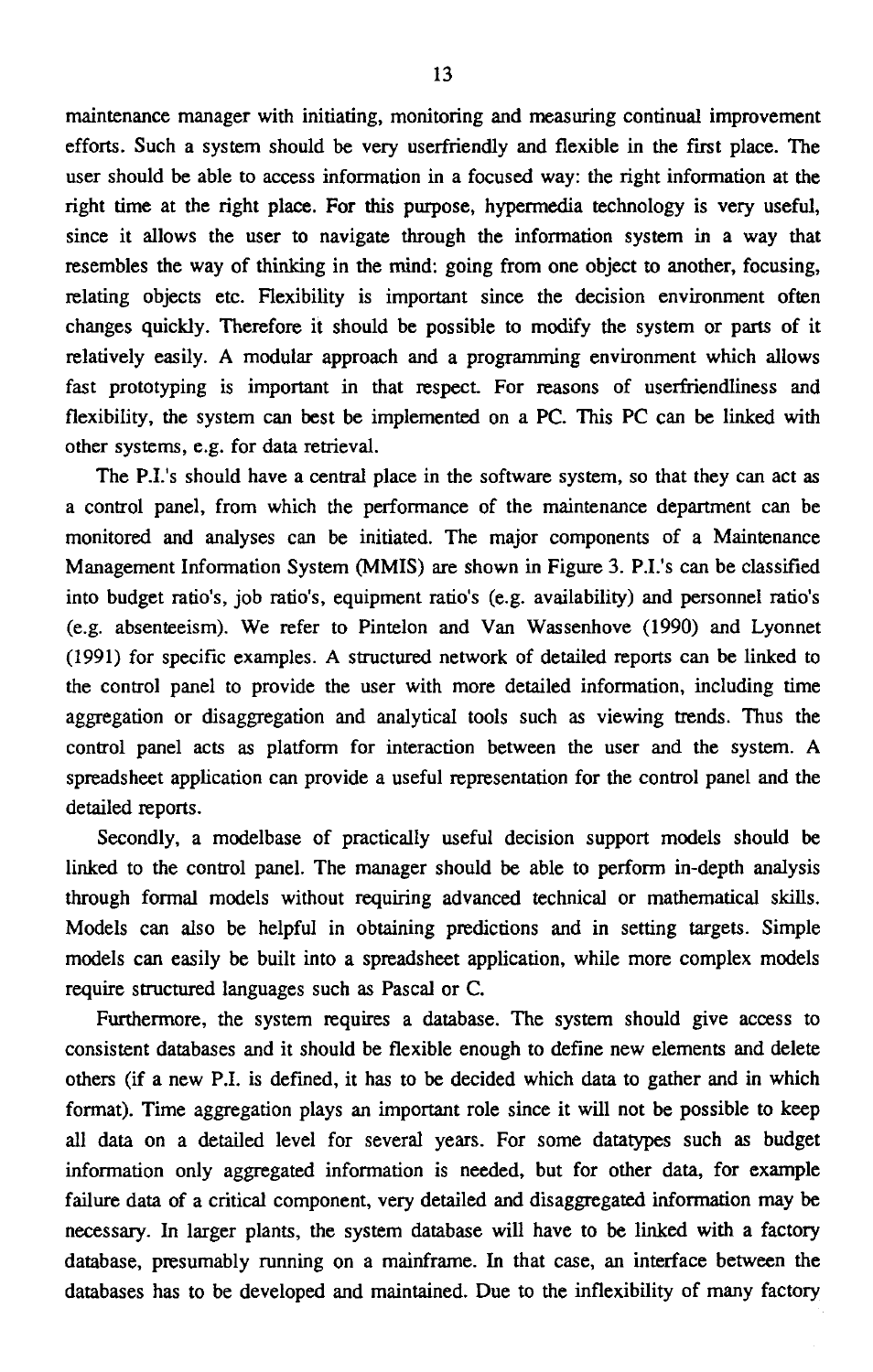database systems this can cause for a bottleneck. The gathering of the basic data for the factory database can be done by letting the workmen fill out forms (computerized or not) or by capturing useful data automatically on the machines.

## Figure 3

Another useful source of information is external information, for example, about the performance of installations in other companies. They can serve as benchmarks for one's own performance. To obtain reliable data, the datagathering can be carried out by an organization that has access to data of several companies or users. An example from the consumer market may illustrate this point: the Dutch consumer organization has kept data about costs and frequency of failures and overhauls of a group of 2000 cars of different types over a couple of years (Consumentengids, 1992). This very useful information can only be gathered properly by a group of users.

The success of the eventual system depends heavily on how well the elements are conceived and integrated and how flexible the resulting product is. We built and tested a prototype software system in which the ideas mentioned above were implemented. For a description of this prototype and a more elaborate description on the demands on computer software for maintenance we refer to Angehrn, Jacxsens and Van Wassenhove (1993).

In our approach the analysis 'pulls' the information. Which information to gather and how is decided concurrently with the analysis. Advantages of this approach are that one knows better which information should be gathered and how important it is and, secondly, that the personnel is better involved and motivated to gather the information because they realize its usefulness. The drawback of course is that during the analysis phase one does not have all required information. In our experience however this is not a serious problem. Usually there is some data available which together with expert opinion and, if necessary, some additional measurements provide enough information to get a rough impression. Besides, it is an illusion to have all required information in a company which actively participates in a rapidly changing environment. However, we note that neither the information system design nor the analysis should be done extensively in isolation but rather concurrently in an improvement cycle of both analysis and information procedures. In practice one often starts with putting a lot of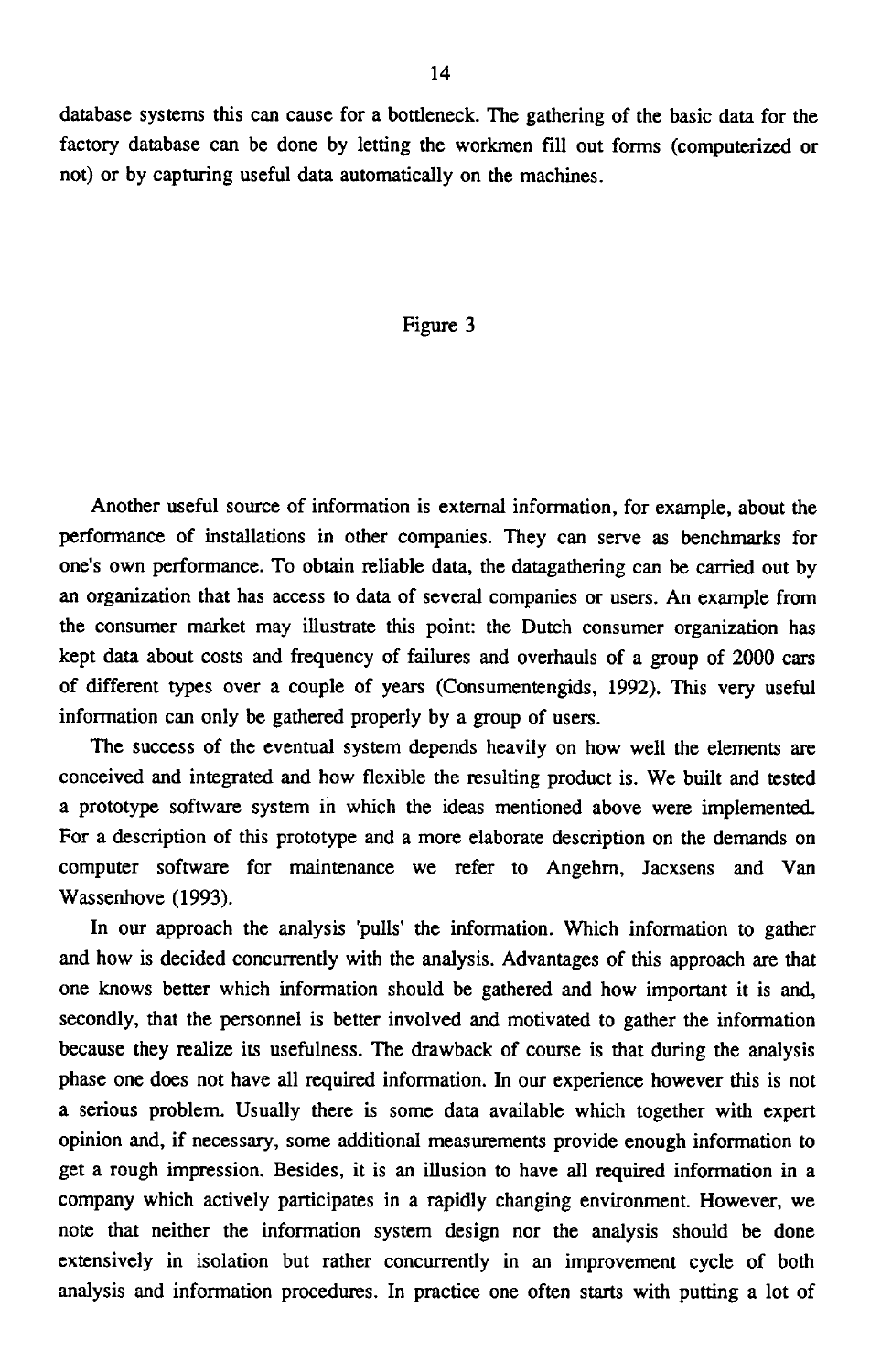money and effort in setting up elaborate data gathering processes but then it appears to be so time- and money consuming that one does not reach the analysis phase at all, or meanwhile the situation has changed in such a way that the data gathered are no longer relevant.

#### 5 CONCLUSION

In this paper, we have presented a systematic approach for improving preventive maintenance. This approach aims at improving factory performance through reduced downtimes and increased levels of quality by enhancing effectiveness and efficiency of preventive maintenance. It is not a solution technique but rather an approach providing guidelines for setting up a continual improvement program. It combines elements from replacement theory and practice, methods from industrial engineering, replacement models, and is based on the possibilities offered by modern information technology. The analysis has to be performed by a task group with people from the factory and, possibly, external people (e.g. consultants, trainees). Without a thorough analysis of the production process and a deep knowledge of the factory it will not be successful. However, when successfully applied, a major contribution to factory performance can be obtained, yielding a competitive advantage for the factory.

With this study we hope to contribute to a new conceptual basis for the use of computer-aided maintenance systems in organizations, and secondly, to give impulses to a better integration of mathematical models and analytical techniques into management practice.

## **REFERENCES**

- ANGEHRN, A., L. JACXSENS AND L.N. VAN WASSENHOVE, 1993, "Computer aided maintenance management", in preparation
- ANGEHRN, A., L. JACXSENS, S.G. VANNESTE AND L.N. VAN WASSENHOVE, 1993, "An integrated tool for computer aided maintenance management", in preparation
- Consumentengids (in Dutch), 1992, "Automankementen, de zwakke plekken van zo'n 100 auto's op een rij", no. 3, 170-175, The Hague.
- CHO, D.I., AND M. PARLAR, 1991, "A survey of maintenance models for multi-unit systems", *European Journal of Operational Research* 51, 1-23
- DEKKER, R., 1992, "Applications of maintenance optimisation models: a review and analysis", Report 9228/A, Erasmus University, Rotterdam.
- GERAERDS, W.M.J., "The EUT Maintenance model", in Bradley, H. (ed), *Operational Research '90,* Pergamon, Oxford
- GEOFFRION, A.M., 1992, "Forces, trends, and opportunities in MS/OR", *Operations Research* 3, 423-445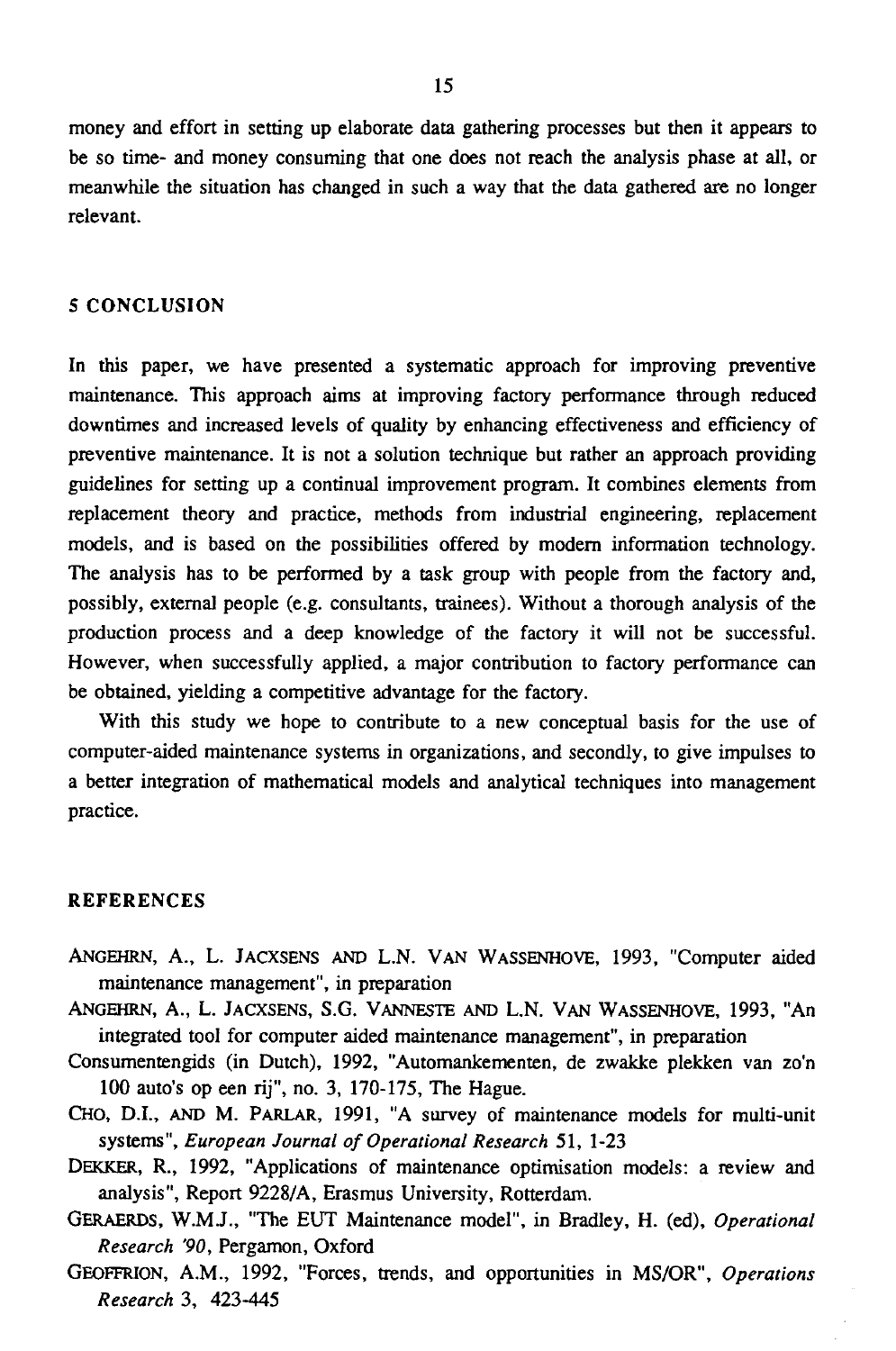- GOLDRATF, E.M. AND J. Cox, 1986, *The Goal,* North River Press
- KELLY, A., 1984, *Maintenance Planning and Control,* Butterworths, London
- LY0NNEr, P., 1991, *Maintenance Planning,* Chapman and Hall, London
- NAHMIAS, S., 1989, *Production and Operations Analysis,* Irwin, Homewood
- PINTELON, L.M. AND L.F. GELDERS, 1992, "Maintenance management decision making", *European Journal of Operational Research 58,* 301-317
- PINTELON, L.M. AND L.N. VAN WASSENHOVE, 1990, "A Maintenance Management Tool", *OMEGA* 18, 59-70
- SHERIF, Y.S., AND SMITH, M.L., 1981, "Optimal maintenance models for systems subject to failure: a review", *Naval Research Logistics Quarterly* 28, 47-74
- VALDEZ-FLORES, C. AND R.M. FELDMAN, 1989, "A survey of preventive maintenance models for stochastically deteriorating single unit systems", *Naval Research Logistics Quarterly* 36, 419-446
- VANNESTE, S.G., 1992, "Maintenance policies for complex systems", *Ph.D. Thesis,* Tilburg University
- WATKINS, M.D., 1990, "The evolution of structured engineering methodologies and support tools", Working Paper, Harvard Business School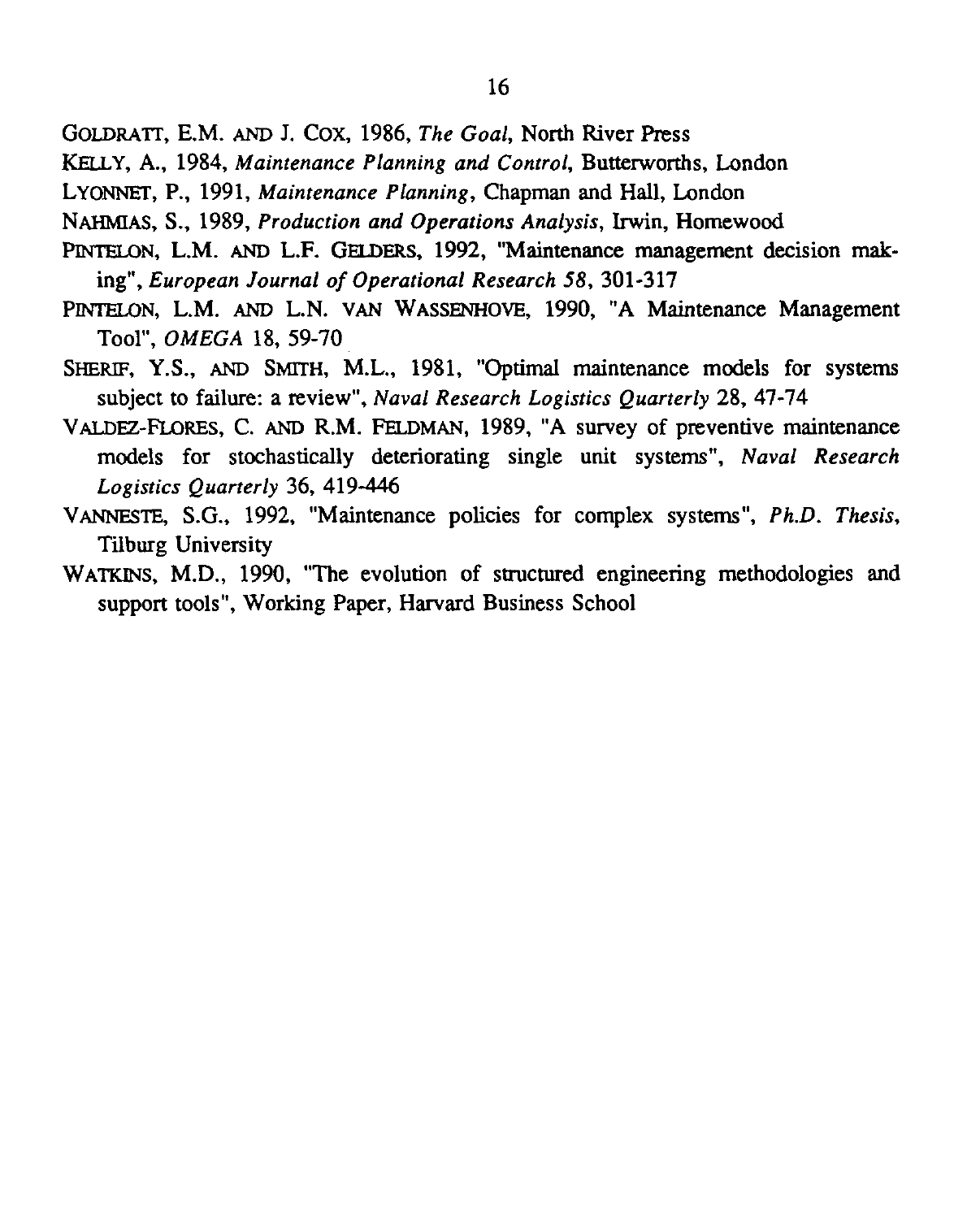

Figurel The improved Deming Wheel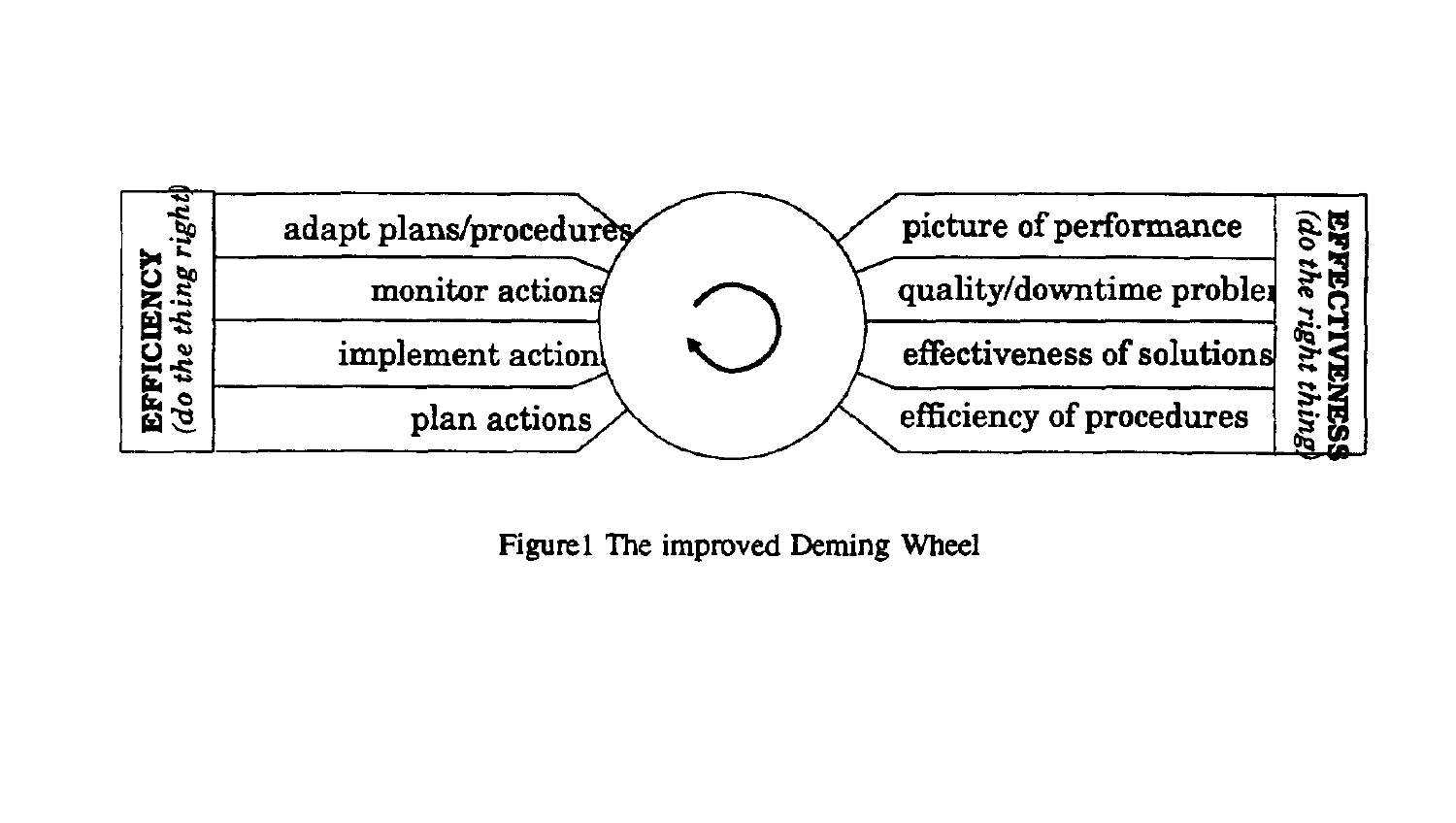

Figure 2 Maintenance effectiveness in time perspective